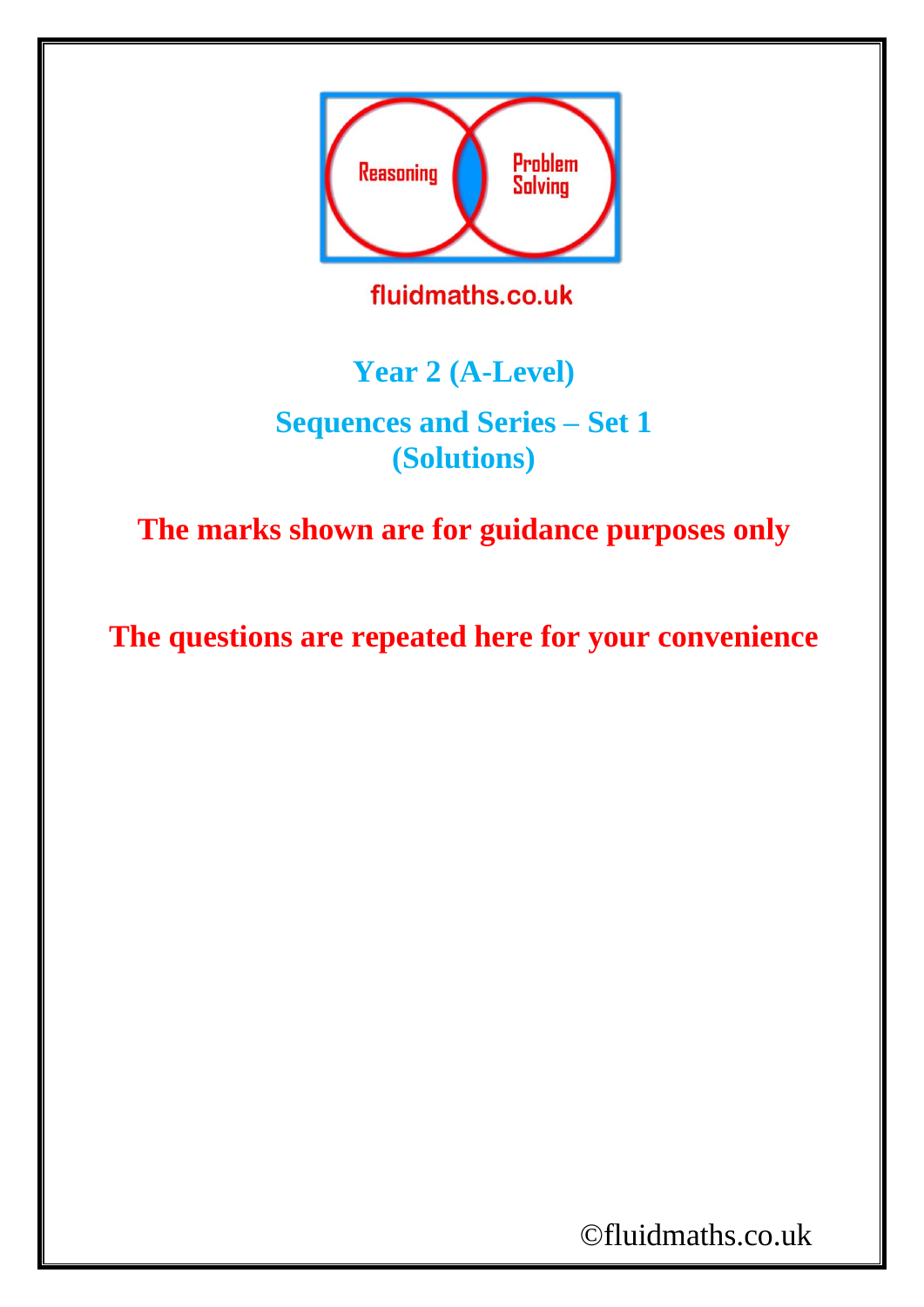**1** The first and last terms of an A.P. are −10 and 55 respectively

- a) Given the sum of the terms of the progression is 225, find the number of terms in the sequence.
- b) Find the common difference
- c) Hence write down the Nth term of the sequence

## **Solution**

a) 
$$
a_1 = -10
$$
  
\n $l = 55$   
\n $S_n = 225$   
\n $S_n = \frac{n}{2}(a_1 + l)$   
\n225 =  $\frac{n}{2}(-10 + 55)$  [1mark]  
\n $n = 10$  [1mark]

Hence, there are 10 terms in the sequence

b) 
$$
a_n = a_1 + (n-1)d
$$
  
\n $a_{10} = a_1 + 9d$   
\n $55 = -10 + 9d$   
\n $d = \frac{65}{9}$  [2marks]  
\nc)  $a_n = a_1 + (n-1)d$   
\n $a_n = -10 + \frac{65}{9}(n-1)$  [1mark]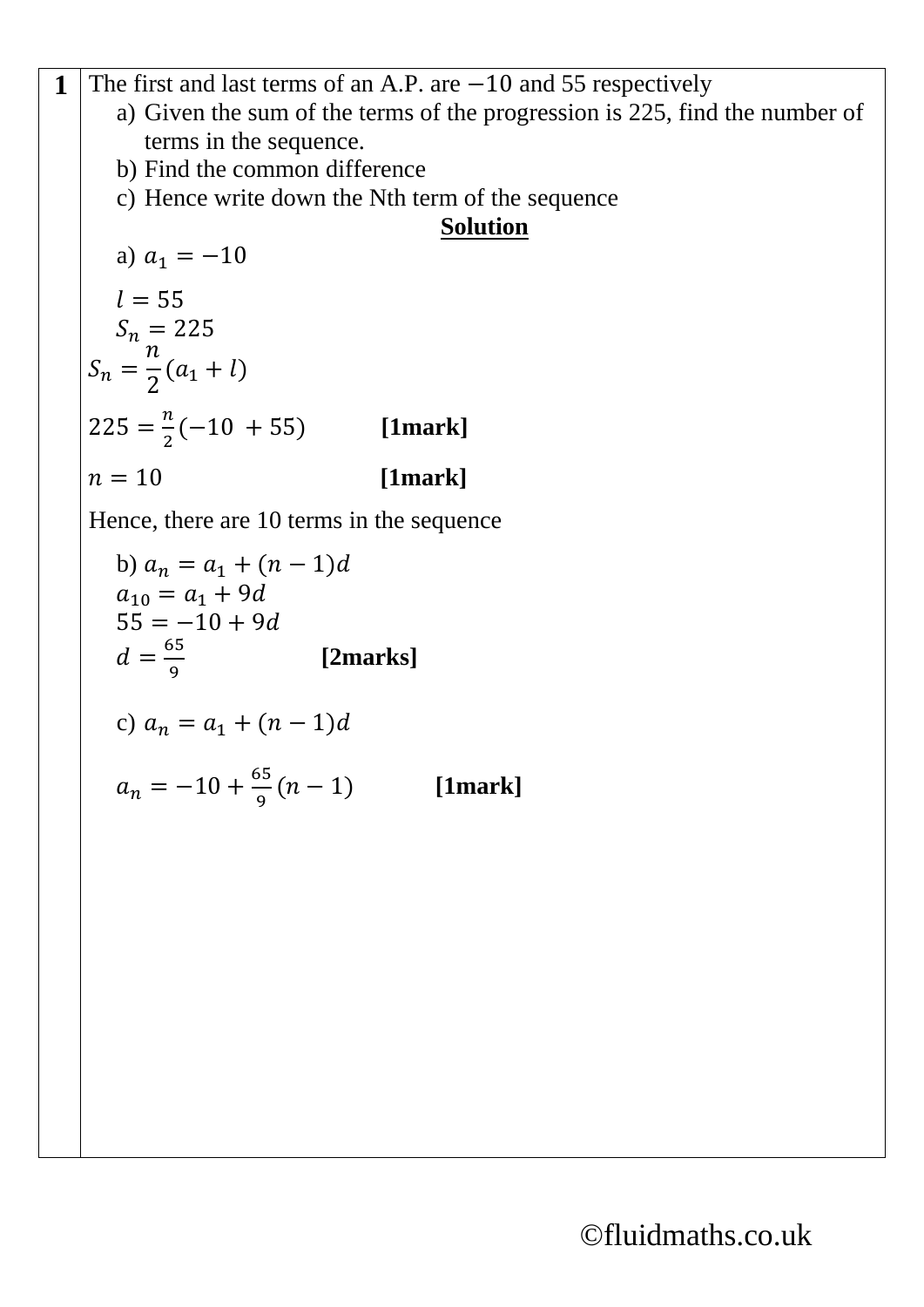2 The first 4 terms of an A.P. are given as  $x, \quad 2x - y, \quad 3x - 2y, \quad 4x - 3y \dots$ a) Find an expression for the  $25<sup>th</sup>$  term b) Given that  $a_3 = 12$  and  $a_5 = 27$  find the values of *x* and *y* c) Find the Nth term of the A.P. and hence find  $S_{20} - S_{21}$ **Solution** a)  $d = 2x - y - x$  $d = x - y$  [1mark]  $a_{25} = a_1 + (25 - 1)d$  $a_{25} = x + 24(x - y)$  $a_{25} = 25x - 24y$  [1mark] b)  $3x - 2y = 12$  $6x - 4y = 24$ ------------------(1) [1mark]  $27 = x - y + 4x - 3y$  $27 = 5x - 4y$ ---------(2) [1mark] Solving the two equations gives  $x = -3$  and  $y = -\frac{21}{3}$ 2 **[2marks]** c)  $S_n =$ 1 2  $n(2a + (n-1)d)$  $d = -3 - -21 = 18$  [1mark] Therefore,  $S_{20} = \frac{1}{2}$  $\frac{1}{2} \times 20(2(-3) + (20 - 1)(18)) = 3360$  [1mark]  $S_{21} = \frac{1}{2}$  $\frac{1}{2} \times 21 [2(-3) + (19 \times 18)] = 3717$  [1mark]  $S_{20} - S_{21} = 3360 - 3717$ Hence,  $S_{20} - S_{21} = -357$  [1mark]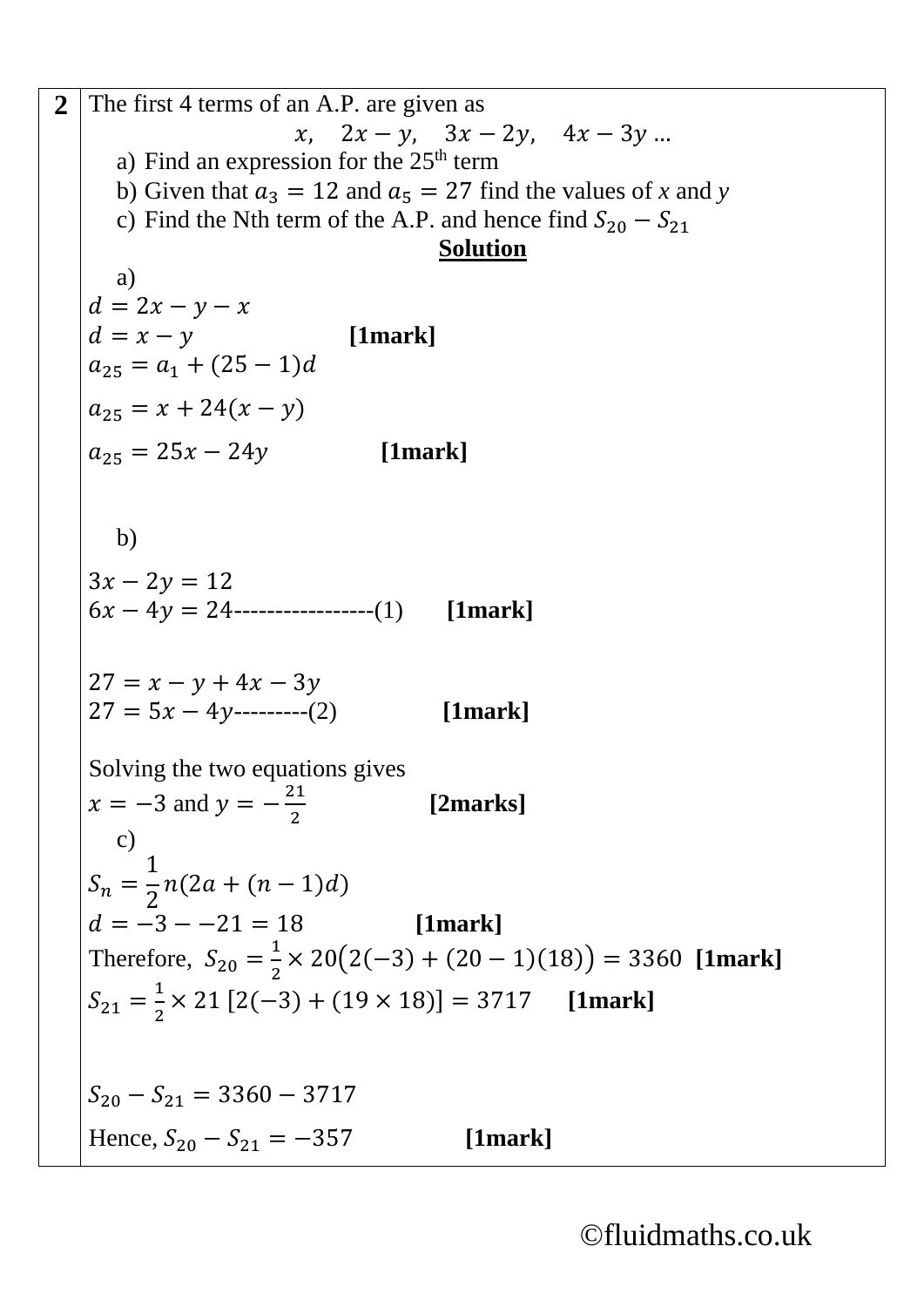| 3 | A patient uses 8% of insulin every 15 minutes after its initial administration.<br>a) An initial dose of 250mg is given. How much insulin is left in the patient<br>after 2 hours?                                                                                                      |
|---|-----------------------------------------------------------------------------------------------------------------------------------------------------------------------------------------------------------------------------------------------------------------------------------------|
|   | For the treatment of a certain medical condition, a patient must have at least<br>150 mg but no more than 320 mg of insulin in their body at any time t. A doctor<br>prescribes 80 mg of insulin per hour for the patient after the initial dose<br>b) Will the treatment be effective? |
|   | <b>Solution</b>                                                                                                                                                                                                                                                                         |
|   | a)                                                                                                                                                                                                                                                                                      |
|   | Total amount of insulin $= 250$ mg                                                                                                                                                                                                                                                      |
|   | Use of insulin in first 15 minutes $= 8\%$                                                                                                                                                                                                                                              |
|   | $= 250 \times 8\%$                                                                                                                                                                                                                                                                      |
|   | $= 20mg$ [1mark]                                                                                                                                                                                                                                                                        |
|   | Amount of insulin used in the first 2 hours $= 8(20mg)$                                                                                                                                                                                                                                 |
|   | $= 160mg$ [1mark]                                                                                                                                                                                                                                                                       |
|   | Amount of insulin left after 2 hours $= 250 - 160$                                                                                                                                                                                                                                      |
|   | $= 90$ mg<br>[1mark]                                                                                                                                                                                                                                                                    |
|   | b)                                                                                                                                                                                                                                                                                      |
|   | Amount of insulin used per hour $= 80mg$                                                                                                                                                                                                                                                |
|   | Insulin injected after 1 hour $= 80mg$                                                                                                                                                                                                                                                  |
|   | Insulin left in the body after 1 hour $= 250mg - 80mg + 80mg$                                                                                                                                                                                                                           |
|   | $= 250mg$ [1mark]                                                                                                                                                                                                                                                                       |
|   | Therefore, the amount of insulin used is equal to the amount being injected per                                                                                                                                                                                                         |
|   | hour. Hence, the insulin prescription will be effective. [1mark]                                                                                                                                                                                                                        |
|   |                                                                                                                                                                                                                                                                                         |
|   |                                                                                                                                                                                                                                                                                         |
|   |                                                                                                                                                                                                                                                                                         |
|   |                                                                                                                                                                                                                                                                                         |
|   |                                                                                                                                                                                                                                                                                         |
|   |                                                                                                                                                                                                                                                                                         |
|   |                                                                                                                                                                                                                                                                                         |
|   |                                                                                                                                                                                                                                                                                         |
|   |                                                                                                                                                                                                                                                                                         |
|   |                                                                                                                                                                                                                                                                                         |
|   |                                                                                                                                                                                                                                                                                         |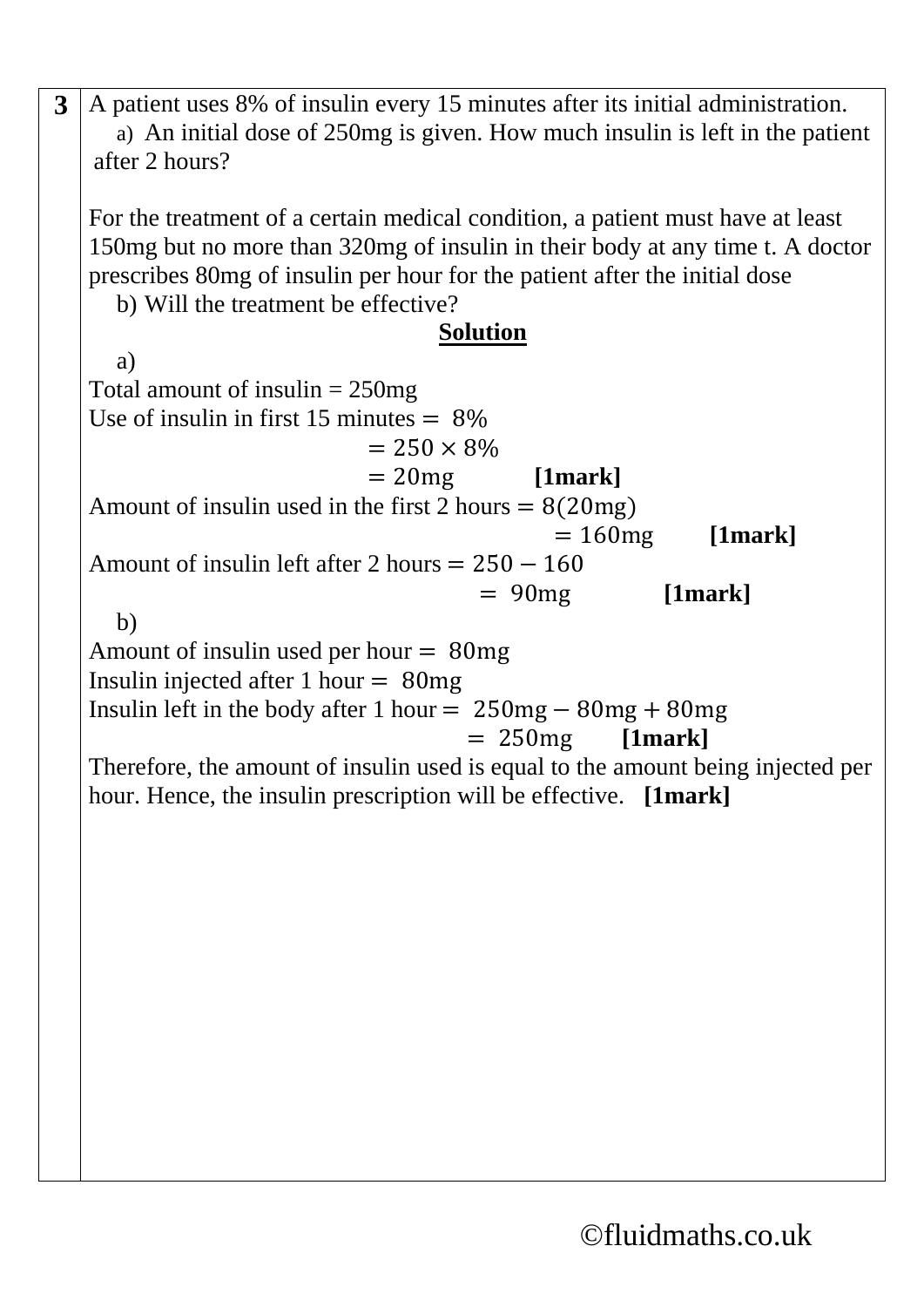**4** A hotel manager has 120kg of food supplies for his guest. The guest consumes 12% of the food each day but the manager restocks 10kg of food supplies. a) How long will it take before the supplies run below 85kg? b) Will the hotel ever run out of food? Show how you decide **Solution** a) Food stock  $= 120$ kg Consumption in one day  $= 120 \times 12\%$  $= 14.4 \text{ kg}$  **[1mark]** Addition of stock  $= 10$  kg In one day the reduction in the food stock will be  $= 4.4kg$  [1mark]  $a_1 = 120$  $d = -4.4$ The nth day where stock becomes less than 85kg  $a_n = 85$  $a_n = a_1 + (n-1)d$  $85 = 120 + (n - 1)(-4.4)$  $n = 8.9$  **[1mark]** Therefore, after 9 days the stocks will be less than 85kg. **[1mark]** b) For the hotel to run out of stock, let  $a_n = 0$  $a_1 = 120$  $d = -4.4$  $a_n = a_1 + (n - 1)d$  $0 = 120 + (n - 1)(-4.4)$  = 28.27 **[1mark]** Hence the stock of food will run out after 29days **[1mark]**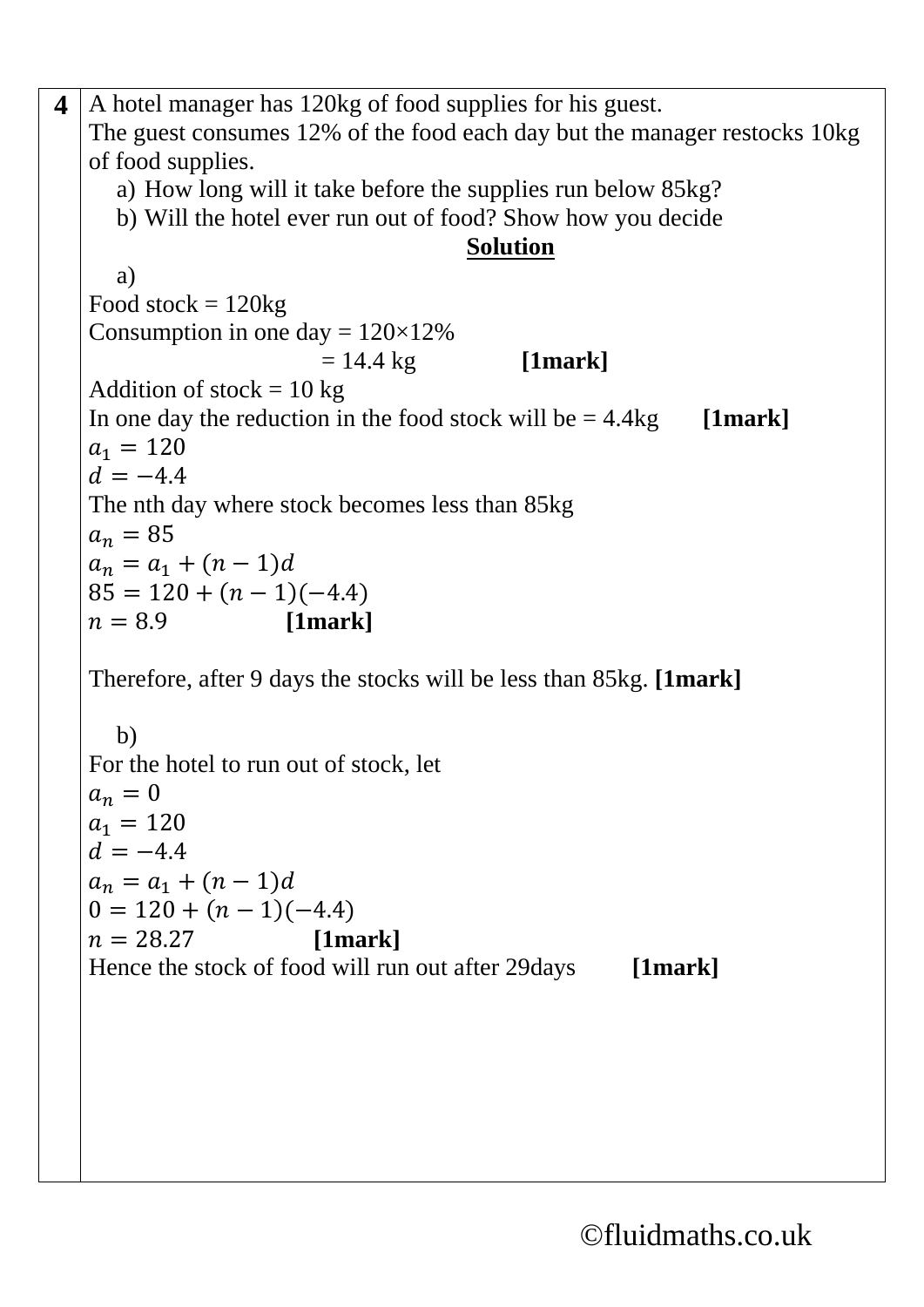**5** The first three terms of a geometric sequence are given as  $(1 + \sqrt{2}),$   $(3 + 2\sqrt{2}),$   $(7 + 5\sqrt{2}), ...$ a) Find the Nth term of the sequence b) Calculate the exact value of the  $5<sup>th</sup>$  term c) Find the value of  $S_{30}$ d) Will the series converge to a limit or diverge? Fully justify your answer **Solution** a)  $r =$ 3 + 2√2  $1 + \sqrt{2}$  $r = \frac{3+2\sqrt{2}}{1+\sqrt{2}}$  $1+\sqrt{2}$  $\times \frac{1-2\sqrt{2}}{4\sqrt{2}}$ 1−√2  $r =$  $3 - 4 + 2\sqrt{2} - 3\sqrt{2}$  $1 - 2$  $r =$  $-1 - \sqrt{2}$ −1  $r = 1 + \sqrt{2}$  [2marks] For a geometric sequence:  $a_n = a_1 r^{n-1}$  $a_n = (1 + \sqrt{2})(1 + \sqrt{2})$  $n-1$  $a_n = (1 + \sqrt{2})^7$  $\dot{n}$  **[1mark]** b)  $a_5 = (1 + \sqrt{2})^5$  $(1 + x)^n = 1 +$  $nx$ 1!  $+$  $n(n-1)x^2$ 2!  $+ \cdots$  $(1+\sqrt{2})^5 = 1 +$ 5√2 1! +  $5 \times 4(\sqrt{2})^2$ 2! +  $5 \times 4 \times 3(\sqrt{2})^3$ 3! +  $5 \times 4 \times 3 \times 2(\sqrt{2})^4$ 4!  $+ (\sqrt{2})^5$  $(1 + \sqrt{2})$ 5  $= 1 + 5\sqrt{2} + 20 + 20\sqrt{2} + 20 + 4\sqrt{2}$  $(1 + \sqrt{2})$  $5 = 41 + 29\sqrt{2}$  [3marks]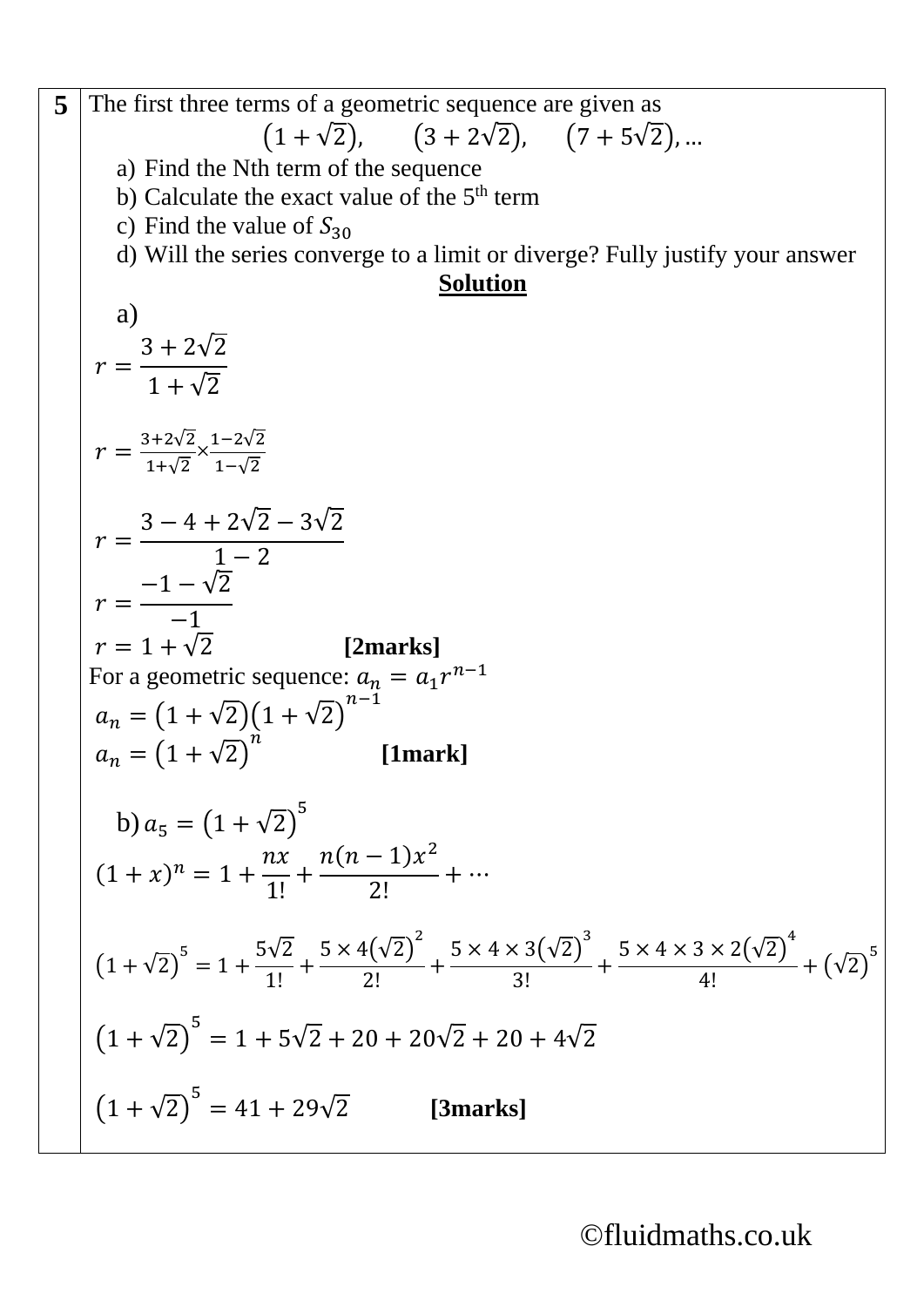c) For a geometric series 
$$
S_n = \frac{a_1(r^n - 1)}{r - 1}
$$
  
\nTherefore,  $S_{30} = \frac{a_1(r^{30} - 1)}{r - 1}$   
\n
$$
S_{30} = \frac{(1 + \sqrt{2})[(1 + \sqrt{2})^{30} - 1]}{1 + \sqrt{2} - 1}
$$
 [1mark]  
\n
$$
S_{30} = \frac{(1 + \sqrt{2})[(1 + \sqrt{2})^{30} - 1]}{\sqrt{2}}
$$
\n
$$
S_{30} = 5.216 \times 10^{11}
$$
 [1mark]

d) The series will diverge since  $r > 1$  [1mark]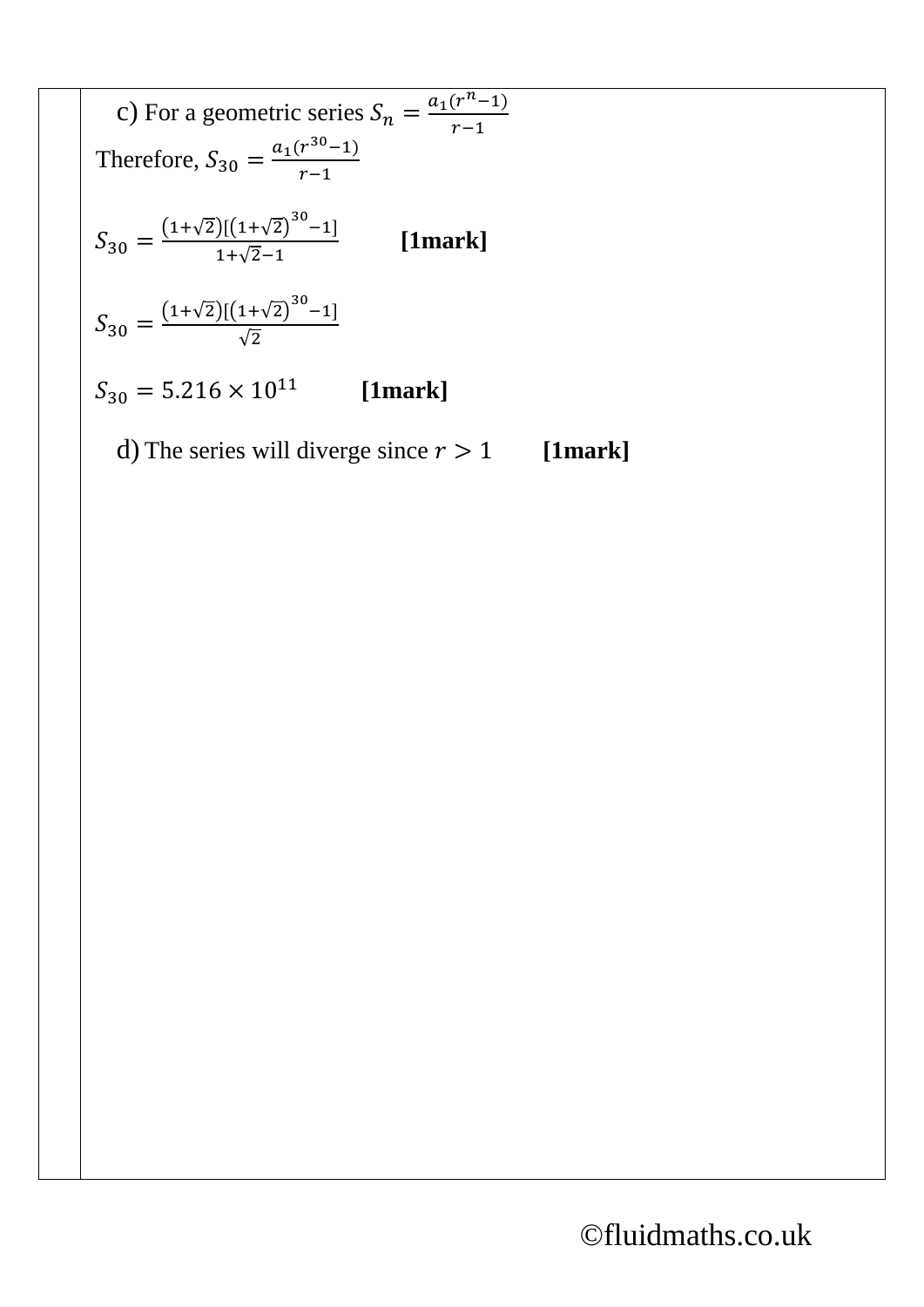**6** The sum to infinity of a  $\overline{G.P.}$  is 25. If the second term of the sequence is 2. Find: a) The Nth term of the sequence. b)  $S_{20} - S_{\infty}$ **Solution** a)  $S_{\infty} = 25$   $a_2 = 2$ For a GP:  $S_{\infty} = \frac{a_1}{1-a_2}$  $1-r$  $25 = \frac{a_1}{1}$  $\frac{u_1}{1-r}$ -----------------(1) **[1mark]**  $a_2 = 2$  $a_1 r = 2$ -------------------------(2) [1mark]  $25 =$  $a_1$  $1-r$ Therefore,  $25 =$  $\frac{2}{r}$  $1-r$  $25 - 25r =$ 2  $\boldsymbol{r}$  $25r - 25r^2 = 2$  $25r^2 - 25r + 2 = 0$  [1mark]  $r = 0.912$  or  $r = 0.0878$  [1mark]  $a_1 r = 2$ Therefore;  $a_1 = 2.193$  or  $a_1 = 22.78$  [1mark] Hence there are two possible Nth terms will be as follows  $a_n = 2.193(0.912)^{n-1}$  **[1mark]**  $a_n = 22.78(0.0878)^{n-1}$ **[1mark]**